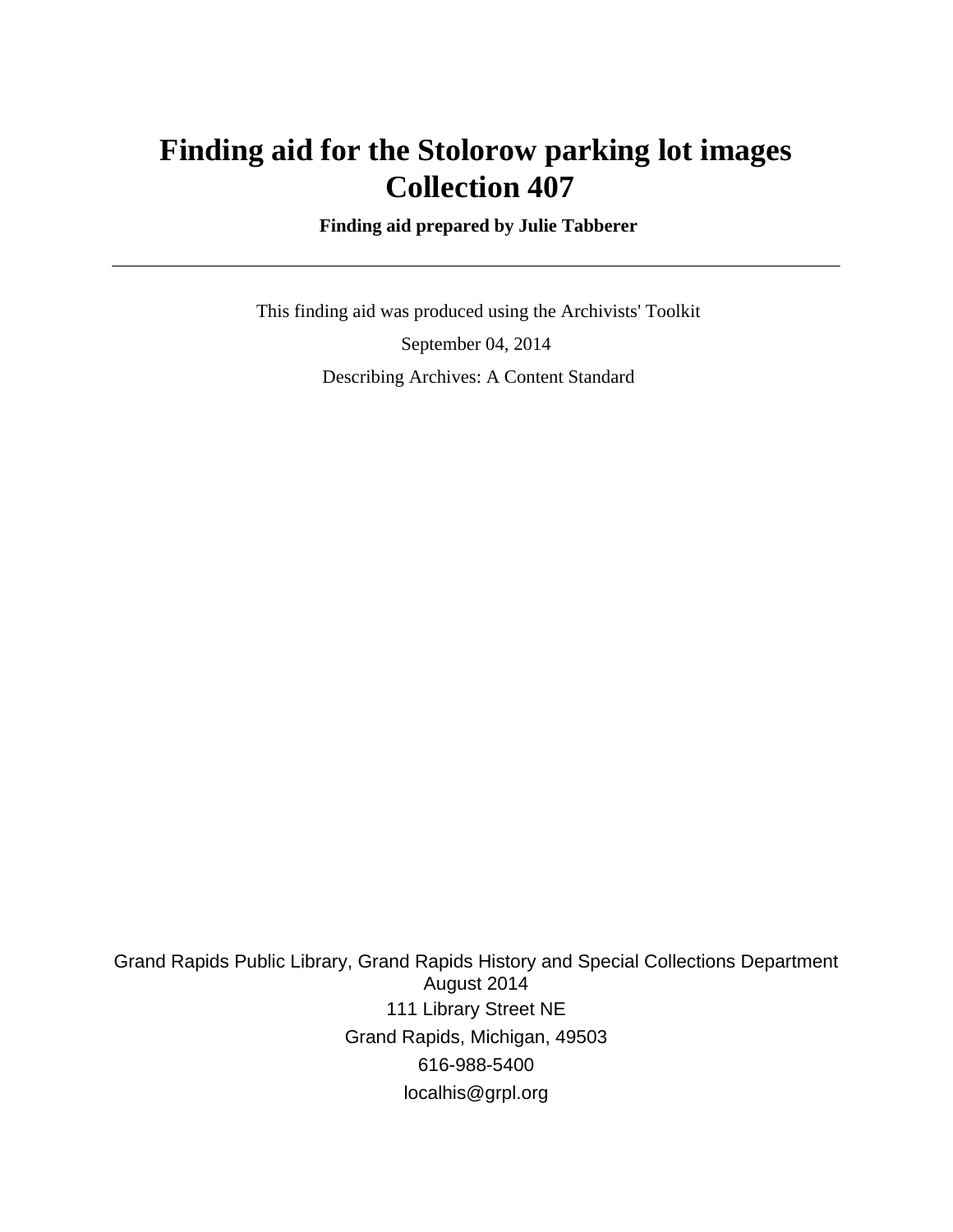## **Table of Contents**

 $\overline{\phantom{a}}$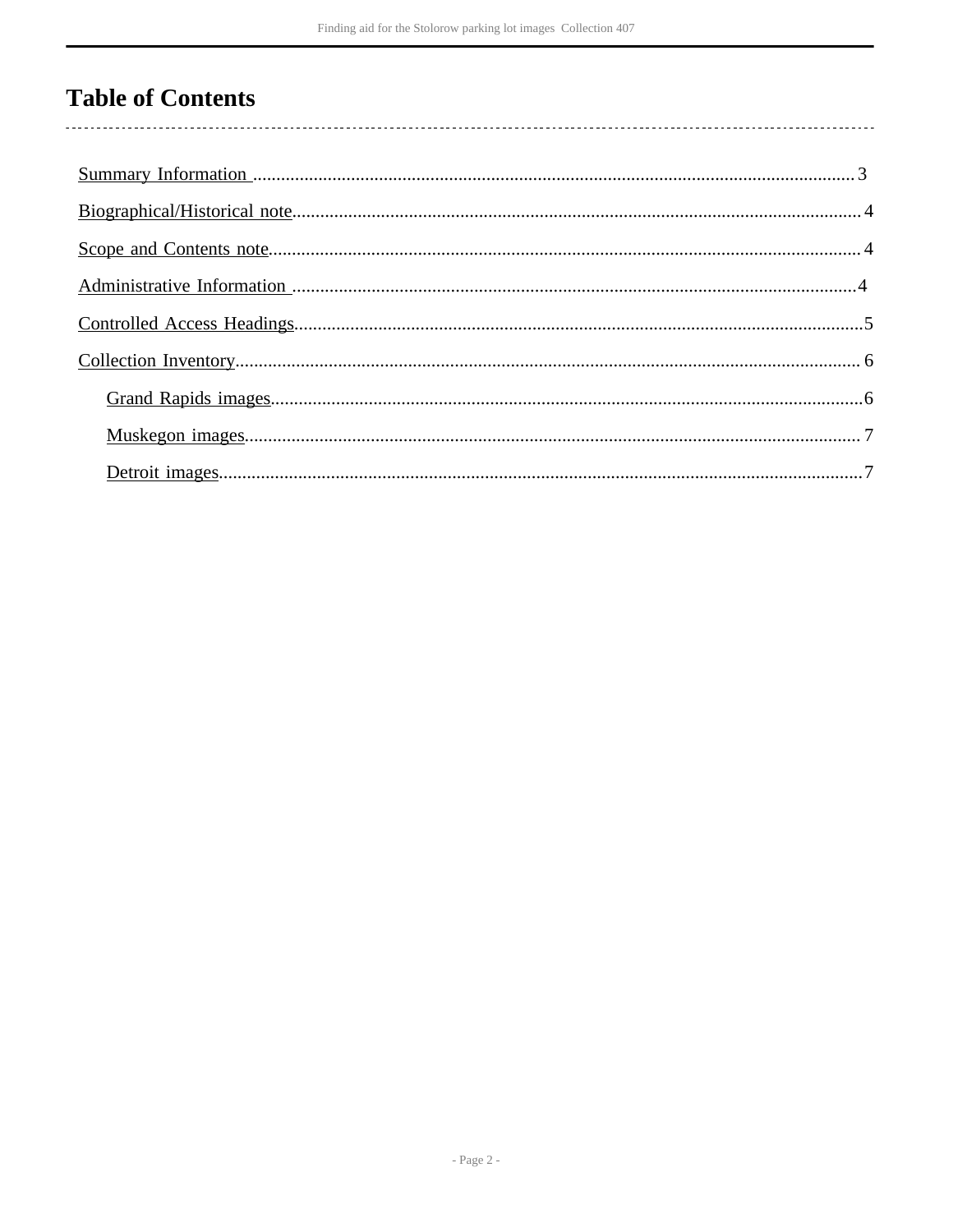# <span id="page-2-0"></span>**Summary Information**

| <b>Repository</b> | Grand Rapids Public Library, Grand Rapids History and Special<br><b>Collections Department</b>                                                                                                                                                                                                                                                                                                                                                                                                                                                                                                                                                                                       |
|-------------------|--------------------------------------------------------------------------------------------------------------------------------------------------------------------------------------------------------------------------------------------------------------------------------------------------------------------------------------------------------------------------------------------------------------------------------------------------------------------------------------------------------------------------------------------------------------------------------------------------------------------------------------------------------------------------------------|
| <b>Title</b>      | Stolorow parking lot images                                                                                                                                                                                                                                                                                                                                                                                                                                                                                                                                                                                                                                                          |
| <b>Date</b>       | circa 1940s-1950s                                                                                                                                                                                                                                                                                                                                                                                                                                                                                                                                                                                                                                                                    |
| <b>Extent</b>     | 1.0 Linear feet                                                                                                                                                                                                                                                                                                                                                                                                                                                                                                                                                                                                                                                                      |
| Language          | English                                                                                                                                                                                                                                                                                                                                                                                                                                                                                                                                                                                                                                                                              |
| <b>Abstract</b>   | Aaron H. Stolorow (1908-1986) operated automobile parking lots in<br>Grand Rapids, Michigan from the 1930s through the 1980s. He ran the<br>parking lots under both his own name and under Outdoor Parking Co.<br>This collection contains 24 black and white images of parking lots that<br>were owned or leased by Stolorow in Grand Rapids, Muskegon and<br>Detroit. The Grand Rapids images show parking lots in the downtown<br>area, circa 1940s and 1950s. The photographs show many views that are<br>now significantly altered as a result of development, including the sites<br>of Rosa Parks Circle, DeVos Place and the Grand Rapids Community<br>College parking ramp. |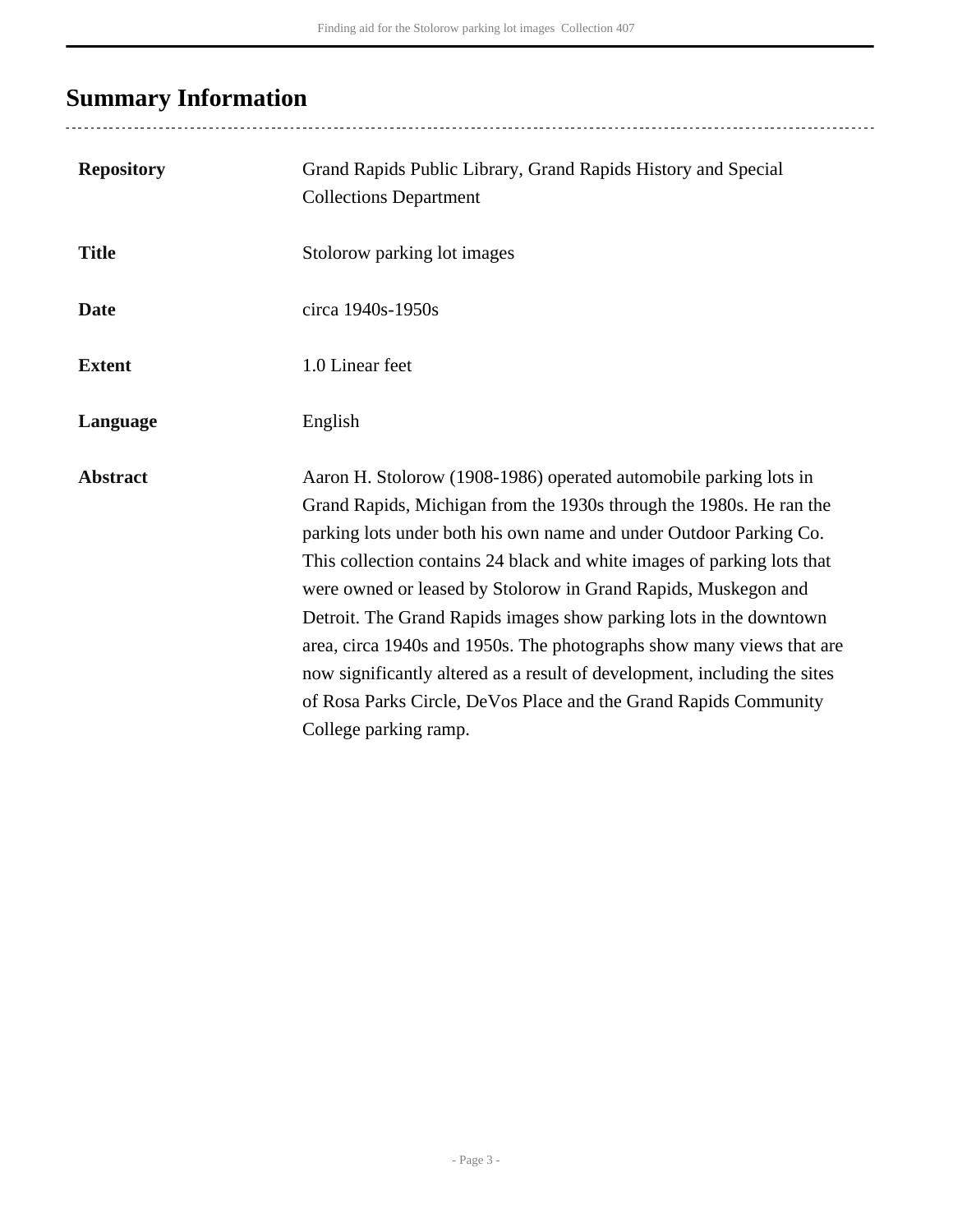## <span id="page-3-0"></span>**Biographical/Historical note**

Aaron H. Stolorow (1908-1986) was born in Kiev, Russia. His family was noted as Jewish in the census records. In May 1913, he emigrated to Canada with his parents, Benjamin (Boris) and Esther. His younger brothers, Samuel and Solomon, were born in Canada. In the early 1920s, the family emigrated again to the United States. They settled in South Bend, Indiana, where Aaron was a student and then worked as a salesman.

In the early 1930s, Aaron moved to Grand Rapids. In 1932, he is listed in the city directories as operating three auto parking lots. By 1934, he started using Outdoor Parking Co. as his business name. He continued to operate parking lots in Grand Rapids through the 1980s, mostly in the downtown area. His brother, Solomon, joined him in the business in the late 1930s/early 1940s. Aaron also operated other businesses, including the M&N Garage and American Rent a Car of Grand Rapids.

The collection also includes photographs of parking lots in Muskegon and Detroit that were owned or leased by Aaron Stolorow, according to the donor.

Aaron married Ida Glaser sometime in the early 1930s. They had two daughters, Sandra and Dianne. The family lived at 423 Cheshire NE from the 1930s through the 1980s. Aaron died on November 24, 1986 and Ida on December 26, 1997. They are buried in Ahavas Israel Cemetery.

### <span id="page-3-1"></span>**Scope and Contents note**

This is a small collection containing photographs of parking lots owned or leased by Aaron Stolorow. The images were donated in frames and are high-quality black and white photographs. The parking lots depicted are mostly located in Grand Rapids, Michigan with a few in Muskegon and Detroit. The Grand Rapids parking lots are in the downtown area. The images provide non-traditional views of Grand Rapids in the 1940s and 1950s. The photographs show many views that are now significantly altered as a result of development, including the sites of Rosa Parks Circle, DeVos Place and the Grand Rapids Community College parking ramp.

### <span id="page-3-2"></span>**Administrative Information**

#### **Publication Information**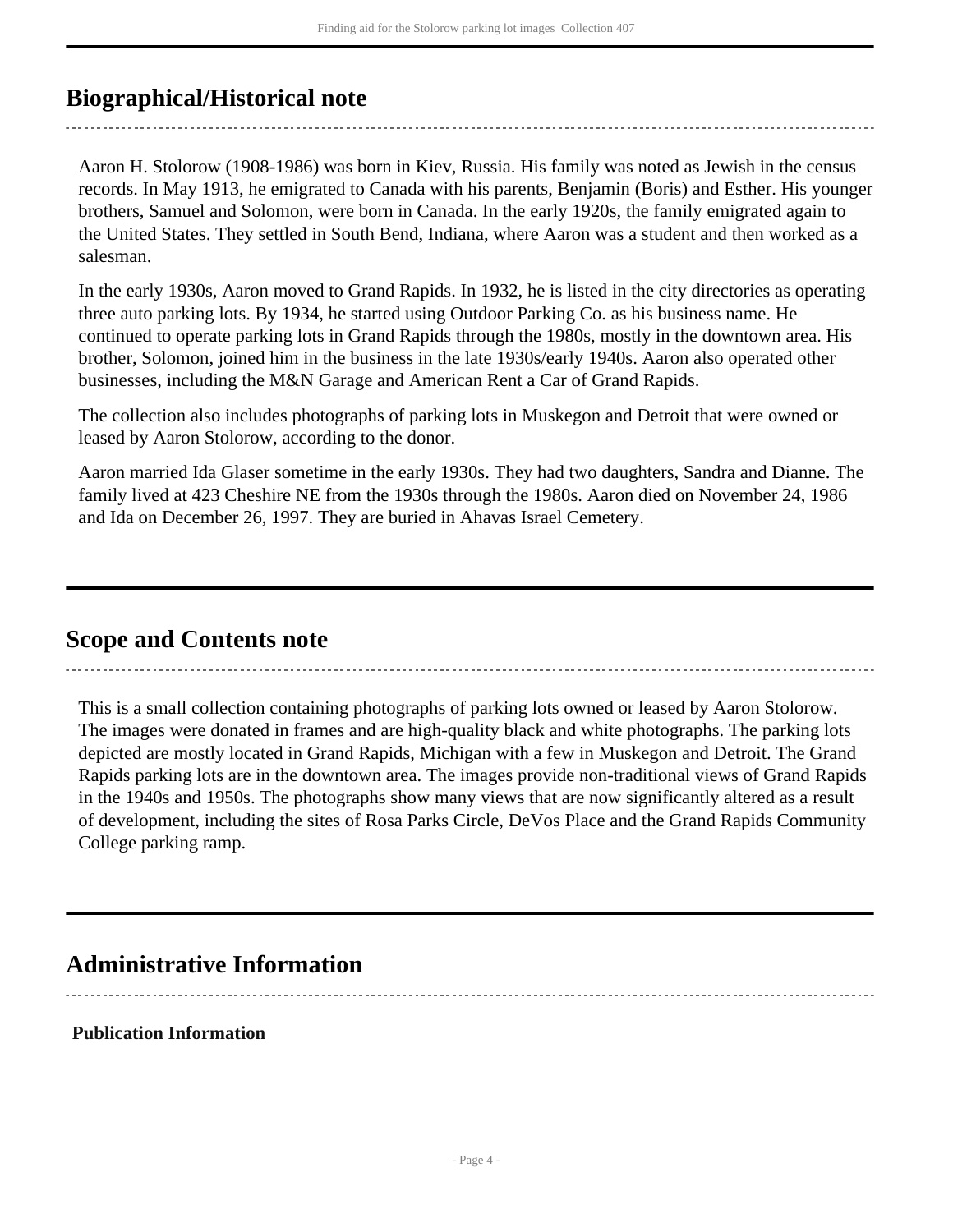Grand Rapids Public Library, Grand Rapids History and Special Collections Department August 2014

#### **Immediate Source of Acquisition note**

Ida G. Stolorow, in memory of her husband, Aaron H. Stolorow.

Accession number 1988.016.

### <span id="page-4-0"></span>**Controlled Access Headings**

#### **Corporate Name(s)**

• Outdoor Parking Co. (Grand Rapids, Mich.)

#### **Geographic Name(s)**

• Grand Rapids (Mich.) -- History -- Photographs

#### **Personal Name(s)**

• Stolorow, Aaron H, 1908-1986

#### **Subject(s)**

- Parking lots -- Michigan -- Detroit
- Parking lots -- Michigan -- Grand Rapids
- Parking lots -- Michigan -- Muskegon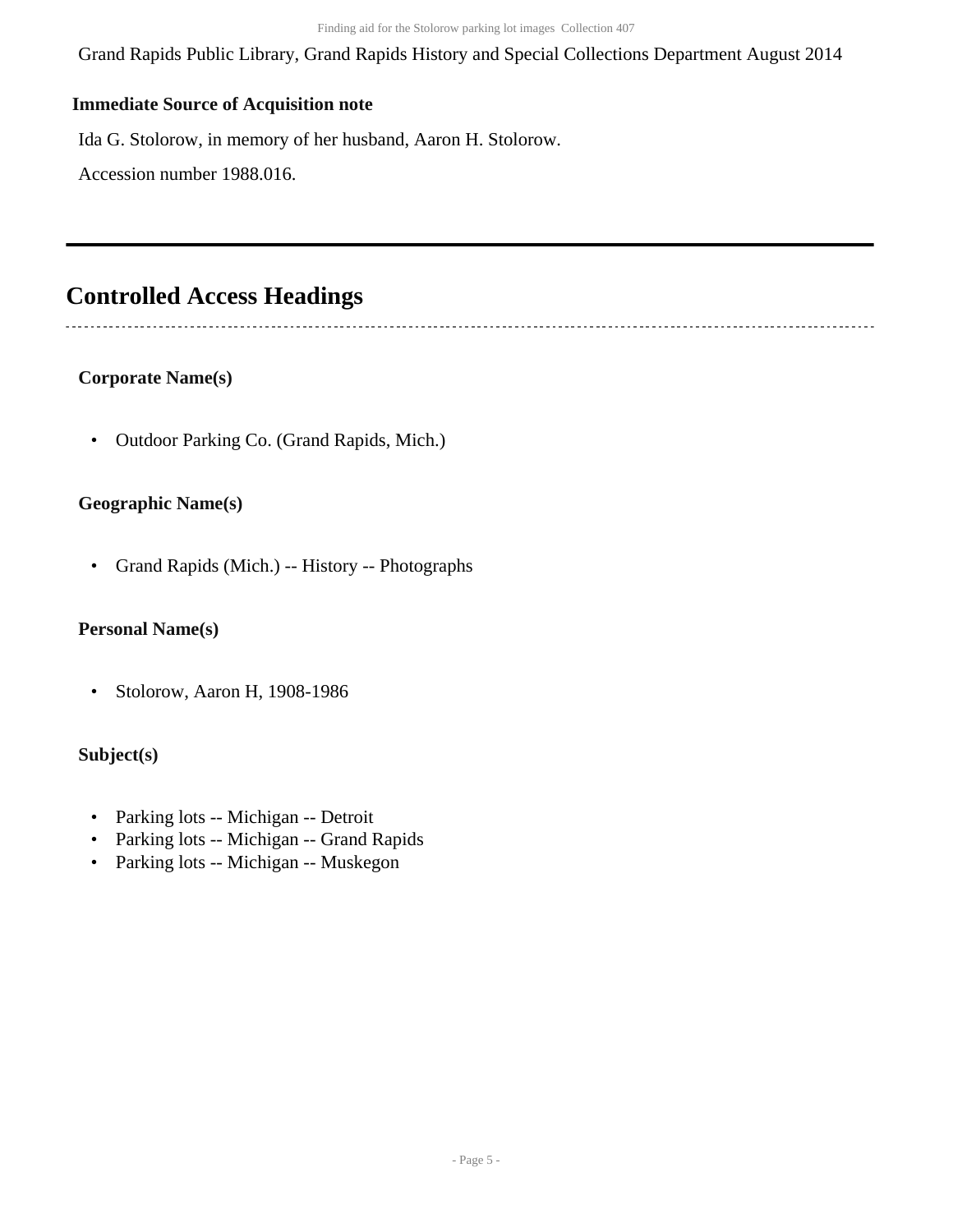# <span id="page-5-0"></span>**Collection Inventory**

<span id="page-5-1"></span>

| <b>Grand Rapids images</b>                                                                                                       |              |                |
|----------------------------------------------------------------------------------------------------------------------------------|--------------|----------------|
|                                                                                                                                  | <b>Box</b>   | <b>Folder</b>  |
| Market and Louis Streets (including Savoy Theatre) (currently Rosa Parks<br>Circle) March 21, 1952                               | $\mathbf{1}$ | $\mathbf{1}$   |
| 108 Fountain Street NE, 109 Fountain Street NE (2) and 123 Fountain<br>Street NE (including rear of Grand Rapids Public Library) | $\mathbf{1}$ | $\overline{2}$ |
| 218 Michigan Street NW (3)                                                                                                       | $\mathbf{1}$ | 3              |
| Northwest corner of LaGrave Avenue SE and Weston Street SE (2)                                                                   | $\mathbf{1}$ | $\overline{4}$ |
| 21 Barclay Street NE                                                                                                             | $\mathbf{1}$ | 5              |
| Fulton and Ransom Streets (2) no date and March 21, 1952                                                                         | $\mathbf{1}$ | 6              |
| 112-114 Bostwick Avenue NE (Reed Apartments) and 120-122 Bostwick<br>Avenue NE                                                   | $\mathbf{1}$ | $\overline{7}$ |
| 77 Market Street (currently Rosa Parks Circle)                                                                                   | $\mathbf{1}$ | 10             |
| Market and Campau (currently Monroe and Campau)                                                                                  | $\mathbf{1}$ | 11             |